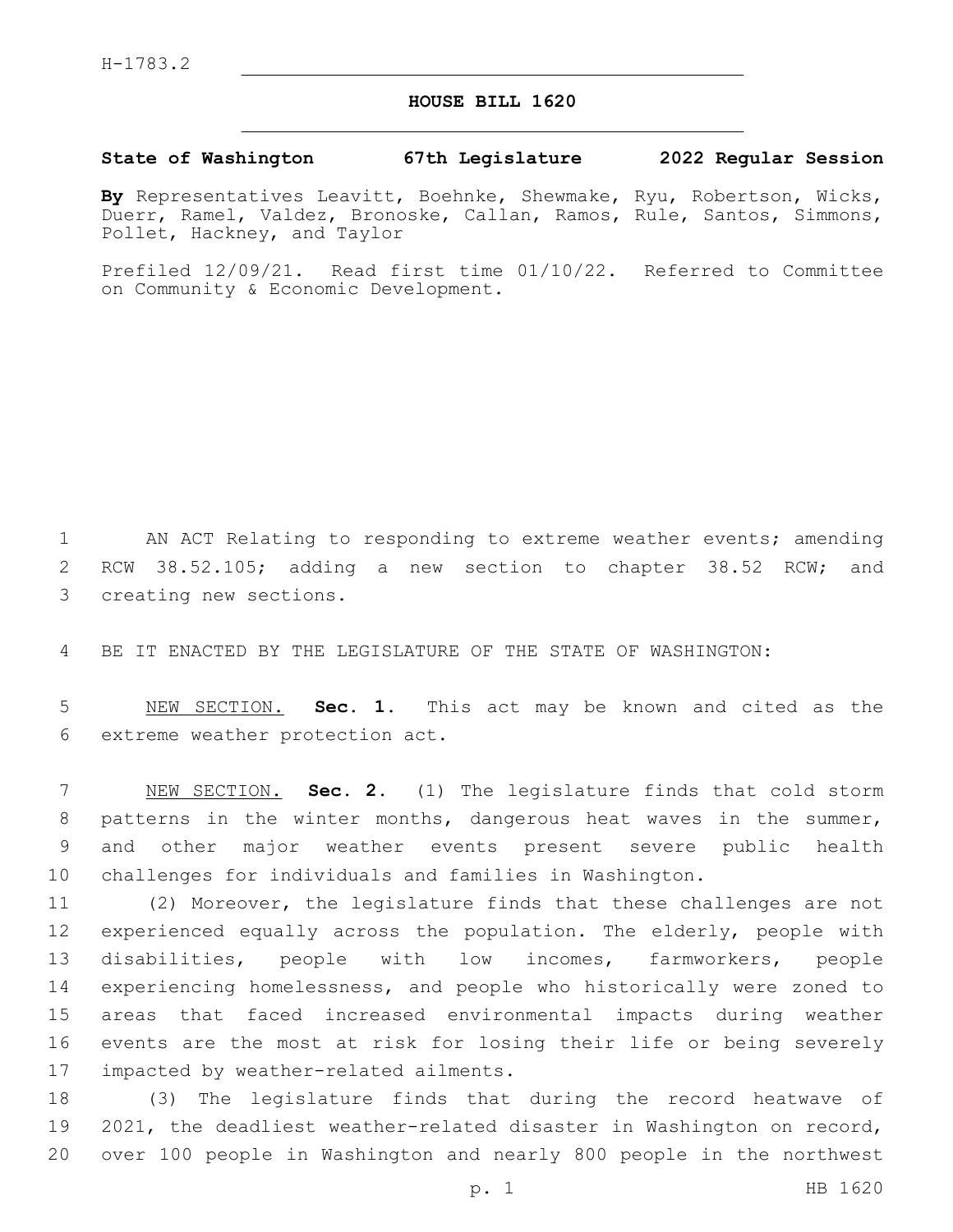region lost their lives as a result of inability to access cooling centers or resources and hundreds more visited emergency rooms with 3 heat-related illnesses.

 (4) The legislature acknowledges that according to scientists at the Pacific Northwest national laboratory, it is predicted that these severe weather events will happen more frequently because of the 7 changing climate.

 (5) The legislature finds that the cost to local governments to provide heating and cooling centers are sometimes insurmountable and intends to provide supplemental resources to local jurisdictions and tribal partners where local resources are not available during 12 extreme weather events.

 NEW SECTION. **Sec. 3.** A new section is added to chapter 38.52 14 RCW to read as follows:

 (1) Subject to the availability of amounts appropriated for this specific purpose, the department shall develop and implement an extreme weather response grant program for the purpose of assisting political subdivisions and federally recognized tribes with the costs of responding to community needs during periods of extremely hot or cold weather. The department may adopt rules to administer the 21 extreme weather response grant program.

 (2) The department may award grants to political subdivisions and federally recognized tribes for reimbursement of costs in accordance with subsection (3) of this section if the costs were incurred by communities that have demonstrated a lack of local resources to address community needs and were incurred for the benefit of socially vulnerable populations. Social vulnerability refers to the resilience of communities when confronted by external stresses on human health, such as natural or human-caused disasters. Socially vulnerable populations include, but are not limited to, individuals with disabilities, individuals without vehicles, older adults, individuals with low incomes or experiencing homelessness, and individuals with 33 limited English proficiency.

 (3) The costs associated with the following activities are eligible for reimbursement under the extreme weather response grant 36 program:

 (a) Establishing and operating warming and cooling centers, including rental of equipment, purchase of supplies and water, 39 staffing, and other associated costs;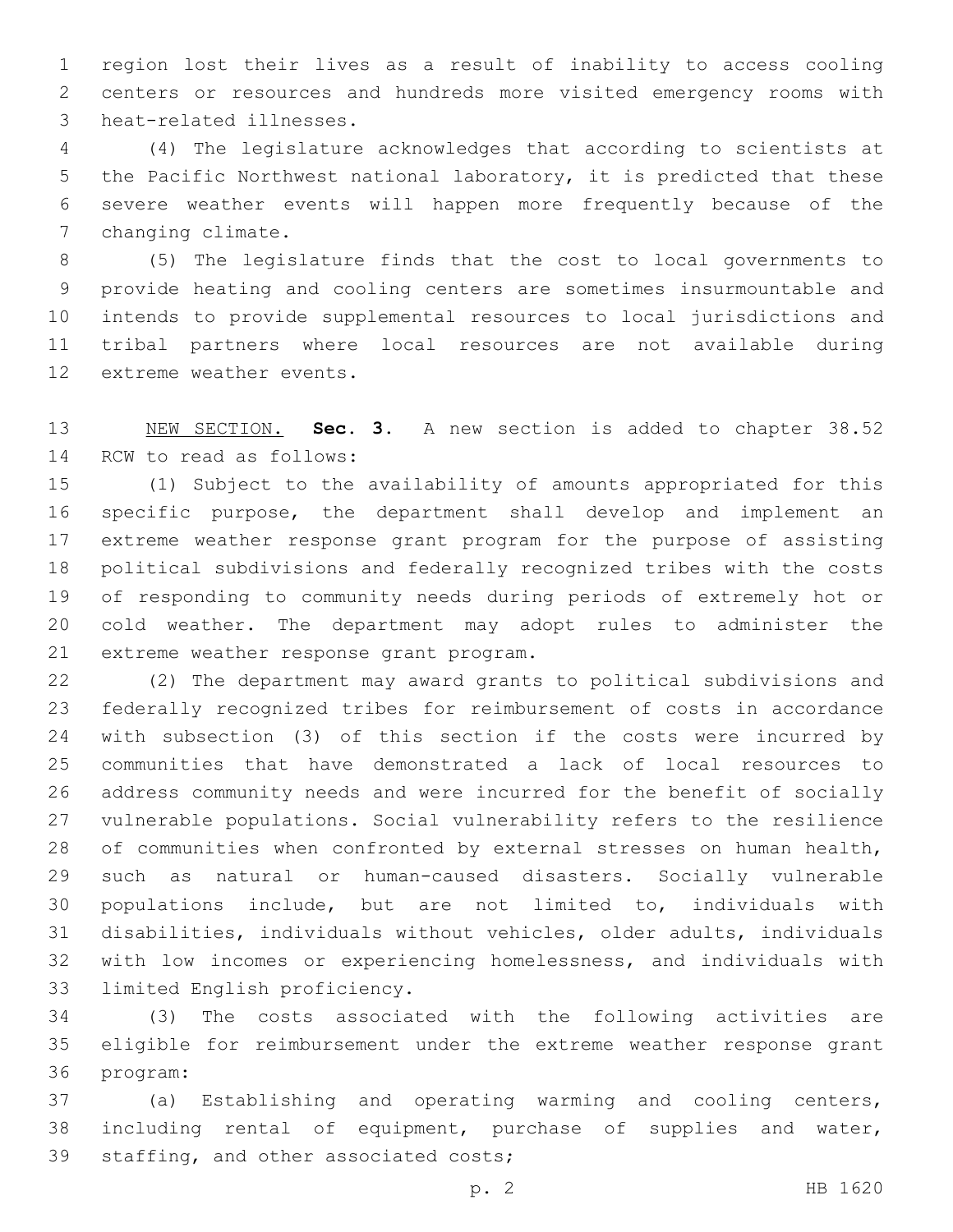(b) Transporting individuals to warming and cooling centers;

 (c) Purchasing fans or other supplies needed for cooling of 3 congregate living settings;

 (d) Providing emergency temporary housing such as rental of a 5 hotel or convention center; and

 (e) Other related activities necessary for life safety during a period of extremely hot or cold weather as determined by the 8 department.

 (4) The department shall, upon request, provide information to political subdivisions and federally recognized tribes regarding the establishment and operation of warming and cooling centers.

 (5) Grant funding awarded under this section must be used to supplement, not supplant, other federal, state, and local funding for 14 emergency response.

 (6) For purposes of this section, "political subdivision" means any county, city, or town that has established a local organization for emergency management or any joint local organization for emergency management established pursuant to RCW 38.52.070.

 **Sec. 4.** RCW 38.52.105 and 2021 c 334 s 963 are each amended to 20 read as follows:

 The disaster response account is created in the state treasury. Moneys may be placed in the account from legislative appropriations and transfers, federal appropriations, or any other lawful source. Moneys in the account may be spent only after appropriation. Expenditures from the account may be used only for support of state agency and local government disaster response and recovery efforts, 27 including the awarding of grants under section 3 of this act, response by state and local government and federally recognized tribes to the novel coronavirus pursuant to the gubernatorial declaration of emergency of February 29, 2020, and to reimburse the workers' compensation funds and self-insured employers under RCW 51.16.220. During the 2019-2021 and 2021-2023 fiscal biennia, expenditures from the disaster response account may be used for military department operations and to support wildland fire suppression preparedness, prevention, and restoration activities by state agencies and local governments. During the 2017-2019 and 2019-2021 fiscal biennia, the legislature may direct the treasurer to make transfers of moneys in the disaster response account to the